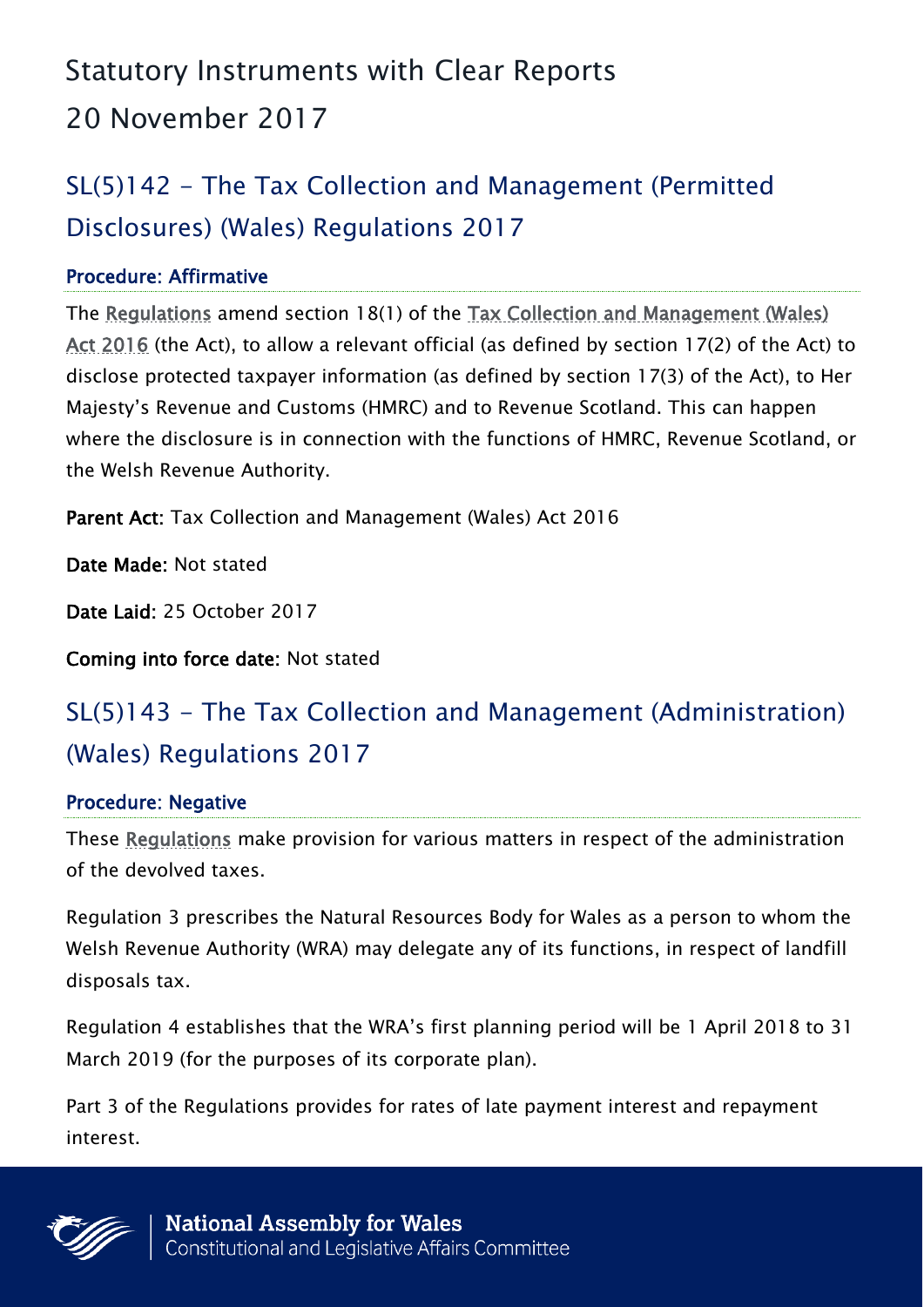Part 4 provides procedures to determine disputes in respect of whether information or documentation, requested by the WRA, is protected by legal professional privilege.

Parent Act: Tax Collection and Management (Wales) Act 2016

Date Made: 23 October 2017

Date Laid: 26 October 2017

Coming into force date: 1 April 2018 except for regulations contained in Parts 1 and 2 which come into force on 21 November 2017

SL(5)145 - The National Health Service (General Dental Services Contracts and Personal Dental Services Agreements) (Wales) (Amendment) Regulations 2017

#### Procedure: Negative

These [Regulations](http://senedd.assembly.wales/mgIssueHistoryHome.aspx?IId=20302) amend the National Health Service (General Dental Services Contracts) (Wales) Regulations 2006 ("the GDS Regulations") and the National Health Service (Personal Dental Services Agreements) (Wales) Regulations 2006 ("the PDS Regulations").

The GDS Regulations set out a framework for Wales for general dental services contracts. Regulation 3 amends paragraph 38 of Schedule 3 to the GDS Regulations to allow for electronic submission of certain information.

The PDS Regulations set out a framework for Wales for personal dental services agreements. Regulation 4 amends paragraph 39 of Schedule 3 to the PDS Regulations to allow for electronic submission of certain information.

Parent Act: National Health Service (Wales) Act 2006

Date Made: 25 October 2017

Date Laid: 31 October 2017

Coming into force date: 1 December 2017

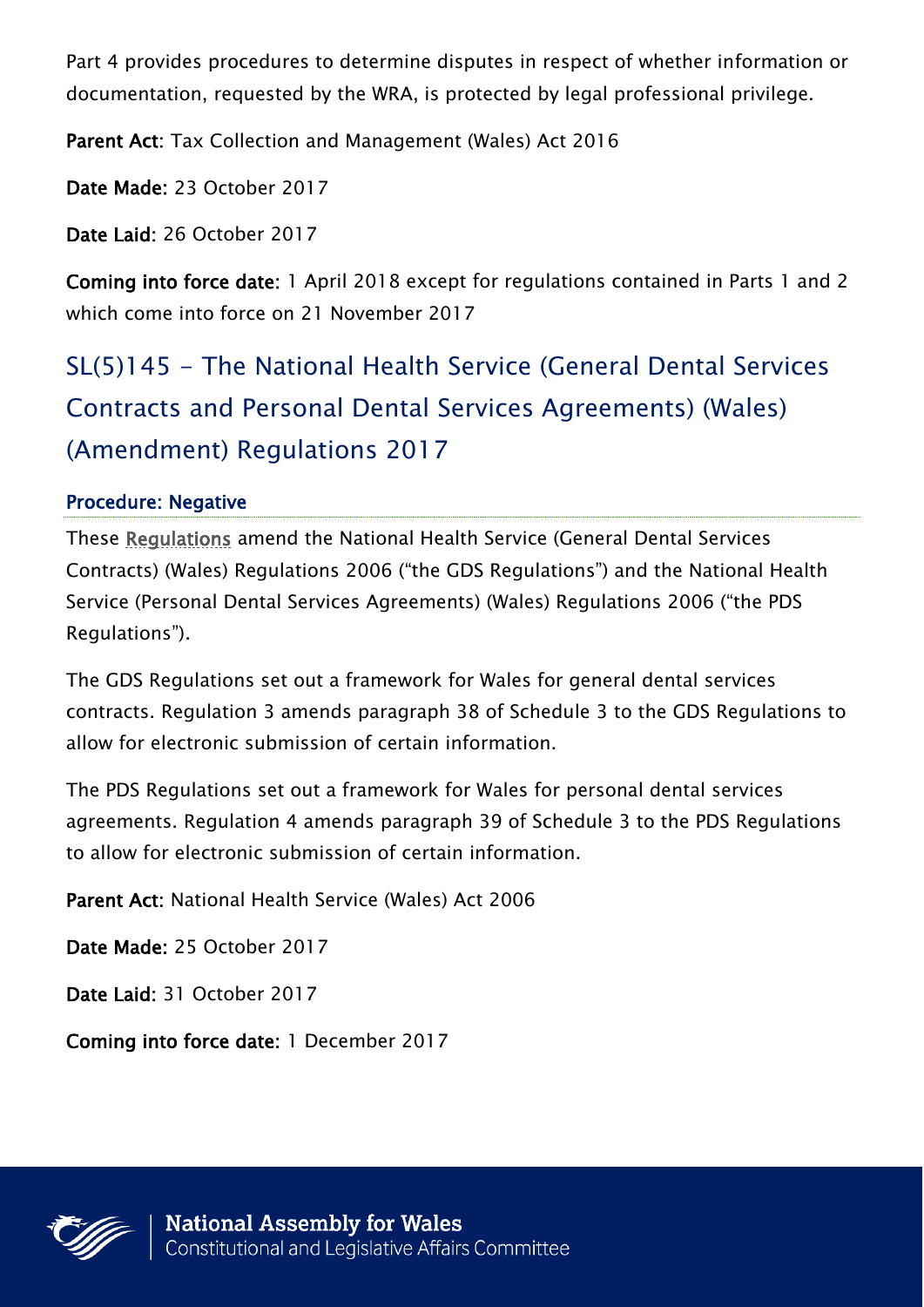## SL(5)146 - The Water Resources (Miscellaneous Revocations) (Wales) Order 2017

#### Procedure: Negative

This [Order](http://senedd.assembly.wales/mgIssueHistoryHome.aspx?IId=20304) is made as part of a collection of subordinate legislation relating to water resources. Composite Regulations have been made for England and Wales in relation to exemptions from the restrictions on the abstracting and impounding of water (The Water Abstraction and Impounding (Exemptions) Regulations 2017). Transitional provision was also made by the composite Water Abstraction (Transitional Provisions) Regulations 2017. This Order forms the third element, as it revokes local orders relating to Welsh waters, which will be replaced by the Regulations referred to above.

Parent Act: Water Act 2003

Date Made: 24 October 2017

Date Laid: 31 October 2017

Coming into force date: 1 January 2018

### SL(5)151 – The Official Statistics (Wales) Order 2017

#### Procedure: Affirmative

This [Order](http://senedd.assembly.wales/mgIssueHistoryHome.aspx?IId=20394) provides that the statistics produced, or to be produced, by the persons listed in the Schedule are official statistics for the purpose of Part 1 of the [Statistics](http://www.legislation.gov.uk/ukpga/2007/18/contents)  [and Registration Service Act 2007](http://www.legislation.gov.uk/ukpga/2007/18/contents) ("the Act"). Part 1 establishes the Statistics Board which is responsible for promoting and safeguarding good practice in gathering and assessing official statistics. "Official statistics" is defined in section 6(1) of the Act and includes, in subsection (1)(b)(iii), statistics as specified by order made by the Welsh Ministers.

Section 6(2) of the Act provides that an order made under subsection (1)(b) may specify a description of statistics produced or the person producing them.

Official statistics produced by persons listed in the Schedule do not include statistics produced by the Statistics Board, government departments, devolved administrations or any other person acting on behalf of the Crown.

Parent Act: Statistics and Registration Service Act 2007